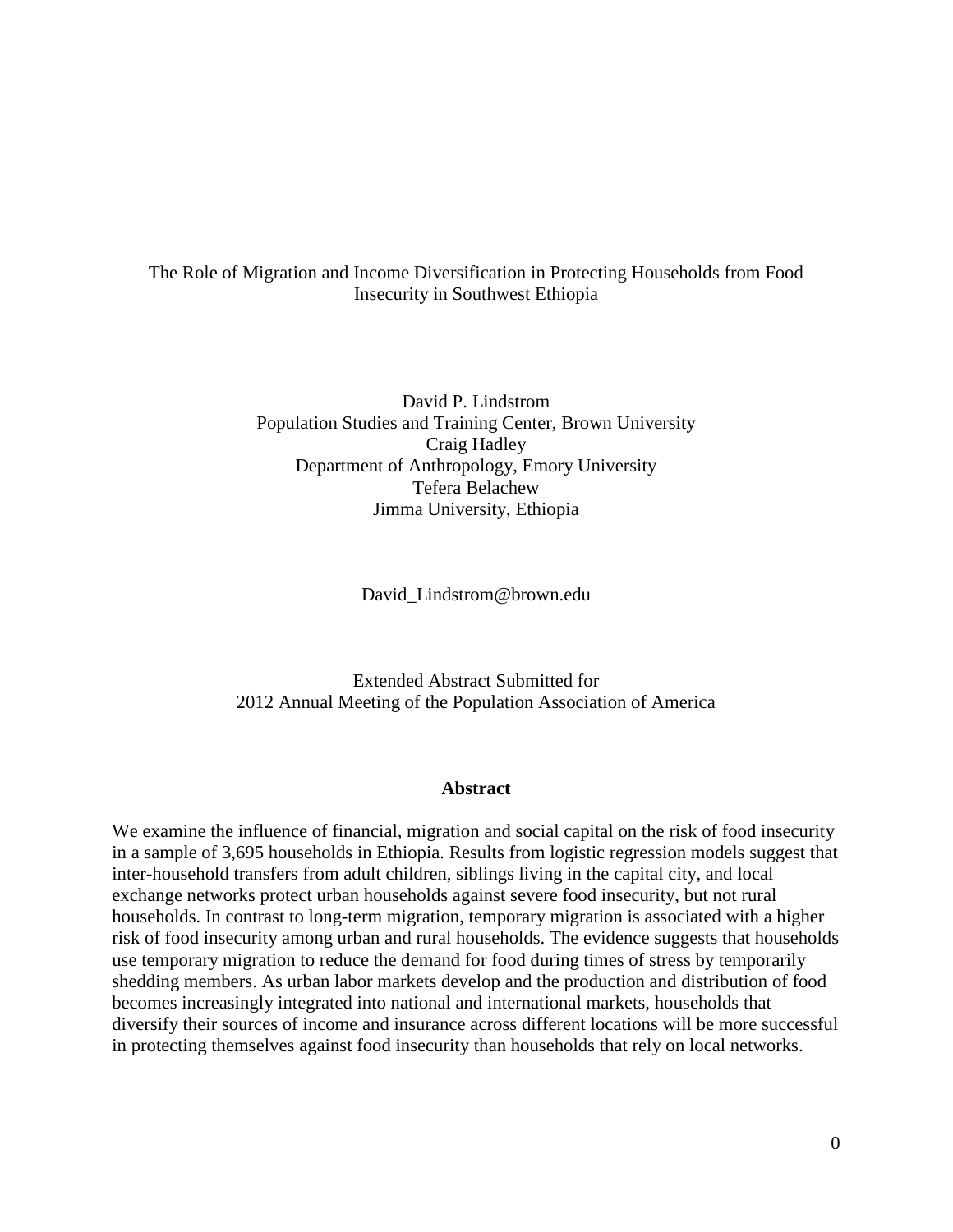# **Extended Abstract**

#### **Introduction**

With the global rise in the prices of food staples, food insecurity has become a widespread and growing problem. The prevalence of food insecurity is especially acute in sub-Saharan Africa. Historically, poor harvests and crop failure due to drought have been the leading causes of food insecurity. As transportation infrastructures and national markets have become more developed, limited income opportunities at the local level rather limited supplies of staples are increasingly more important sources of food insecurity. Models of household economies in developing societies emphasize the role of income pooling and risk diversification as a common strategy that households use to self-insure against risk. Long-term and temporary migration is often the principal means by which households diversify their sources of income and protect themselves against environmental shocks. In this paper, we examine the influence of financial, migration and social capital on the likelihood of experiencing food insecurity in a sample of urban and rural households in southwestern Ethiopia. Preliminary results from logistic regression models provide strong evidence that inter-household transfers from adult children resident in other places, from siblings living in the capital city, and from local exchange networks protect urban households against severe food insecurity, but are of limited value to rural households. In contrast to long-term migration, the temporary migration of current household members is associated with a higher risk of food insecurity among urban and rural households. The evidence suggests that households use temporary migration as a way to reduce the demand for food during times of stress by temporarily shedding working age members.

### **Data and Methods**

The data for this paper come from a longitudinal survey of 3,695 randomly selected households in the southwestern Ethiopian city of Jimma, population 120,000, three outlying market towns, and the rural areas immediately surrounding the market towns. Jimma Zone, the location of the study, is a semi-tropical area characterized by rich agricultural soils and reliable rain fall. It is not a drought prone area and coffee is the primary cash crop. The first-round household survey of the Jimma Longitudinal Family Survey of Youth (JLFSY) was fielded in 2005-06, and a second-round household survey was completed in 2007-08. The survey collected demographic, occupational, and migration information for all current household members and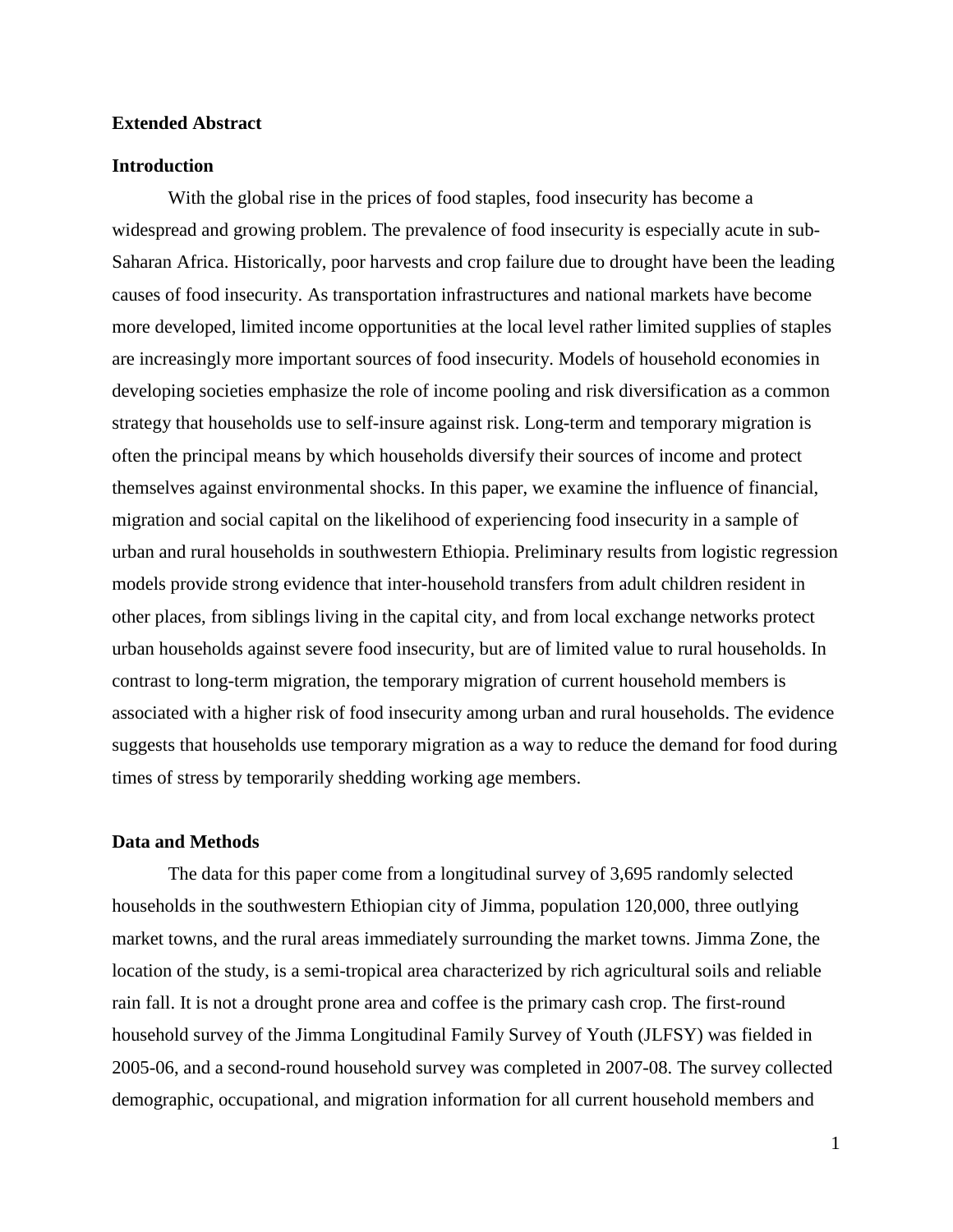independent adult children of the household head. It also collected extensive information on household assets, expectations of assistance and the provision of assistance through exchange networks, dietary diversity, and food insecurity. In this paper we conduct separate analyses of the urban and rural samples because of important differences by place of residence in the distribution of economic and social resources and participation in the cash economy. We use logistic regression models to predict food insecurity and severe food insecurity in the three months prior to the survey. The preliminary results presented in this extended abstract are based on the firstround household survey. In the completed paper, we will use data from both survey rounds. A surge in food prices between the two survey rounds produced a significant rise in the prevalence of food insecurity in the study areas. We will identify resources (measured at rounds 1 and 2), including migration capital, that are most effective in protecting households against food insecurity.

# **Preliminary Results**

The household questionnaire measured food insecurity with six questions that were answered by the household head or the spouse of the head if the head was not present. Table 1 presents the six questions and the percent of urban and rural households reporting the condition for the three month period prior to the survey. Food insecurity is pervasive in the study area. Approximately one-half of urban and rural households worried about running out of food, ran out food or money to buy food, or reduced the variety of foods fed to children. In 43 percent of urban households and 51 percent of rural households children were not given enough to eat. Reductions in food consumption among adult household members were less common than among children, but nevertheless widespread. Between one-fourth and one-third of urban and rural households had adult members who did not eat enough or skipped meals (felt hungry, but did not eat). Based on these questions we construct an inclusive summary measure of food insecurity, and a more restrictive measure. Households that experienced one or more of the six conditions are defined as food insecure, and households that experienced one or more of the three conditions of not eating enough are defined as being severely food insecure. Fifty-eight percent of urban households and 64 percent of rural households in the study population were food insecure, and 49 percent of urban households and 54 percent of rural households experienced severe food insecurity.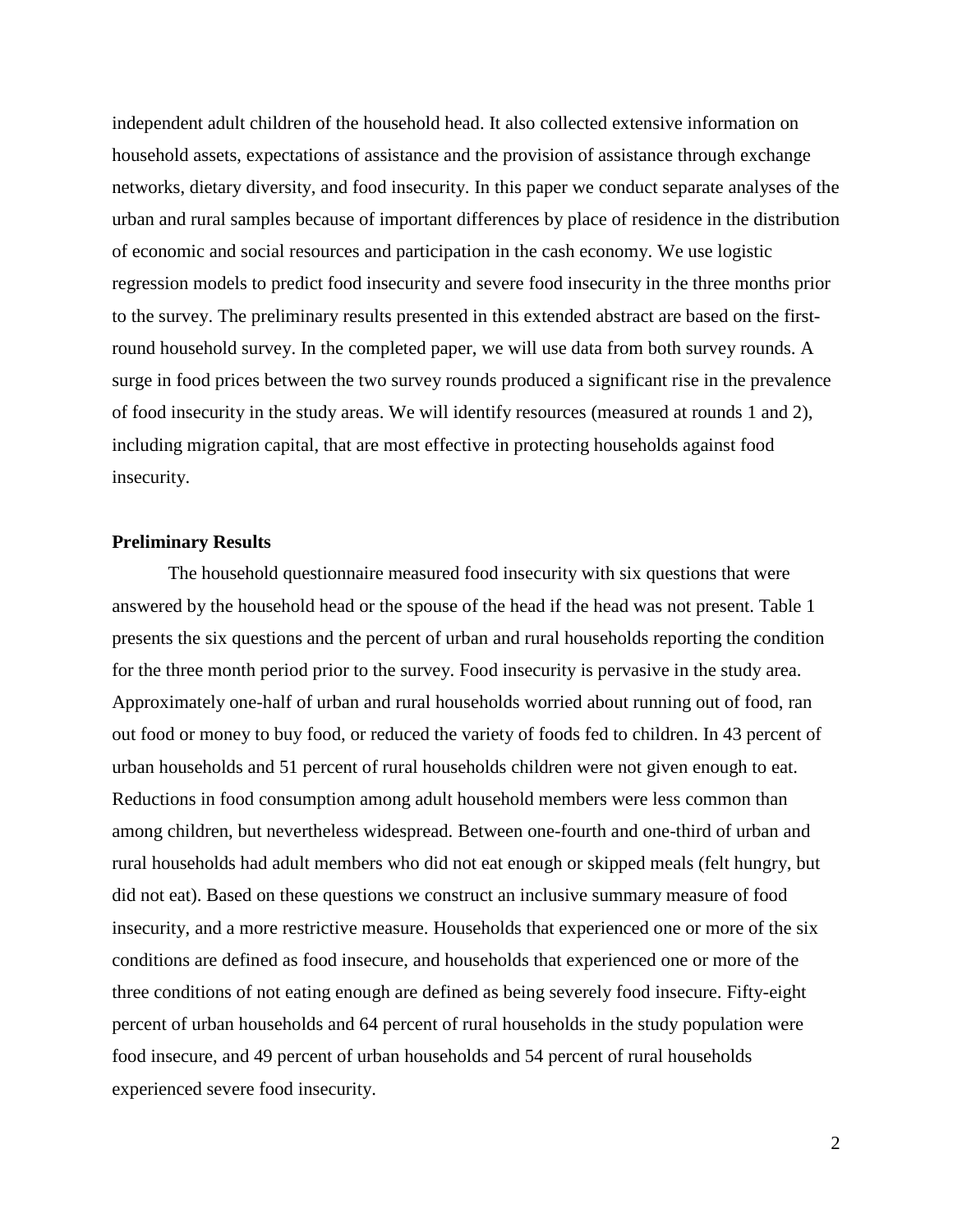We construct four household measures of financial capital: the total average weekly income of all current household members, an index of agricultural assets (livestock and land), business ownership, and a wealth index based on the ownership of durable household goods. We define as migration capital transfers into the household from adult children living in other locations, the temporary migration of current household members, and the presence of one or more of the siblings of the household head or spouse of the head in the capital city of Addis Ababa. Having close kin in multiple locations, especially in the capital city, may provide households with access to financial support in times of stress that is not affected by conditions in the study area. We define social capital as the web of social connections that households cultivate and maintain as sources of social and economic support. We measure the size of kinship networks with the total number of siblings of the household head and the spouse of the head. Studies in sub-Saharan Africa frequently identify extensive kinship networks as important sources of access to jobs and resources, and sources of support during periods of duress. Support networks are not limited to kin, and can include neighbors, friends, and workmates. We measure participation in exchange networks with a summary index based on a series of questions regarding the expected ease at which assistance from others can be acquired during a time of need, and the experience of giving different kinds of assistance to others. Finally, we include in our analysis standard measures of household size, composition, structure, and headship that have been shown in other studies to be important predictors of household economic status and vulnerability. All of the composite indices (agricultural assets, wealth, and network exchange) are constructed using factor analysis and are standard normal.

Table 2 presents the means and percents for our measures of financial, migration, and social capital; and household size and composition, structure, and headship. In general, urban households possess substantially more financial and migration capital than rural households in the study area. With the exception of agricultural assets, urban households enjoy on average higher levels of income, greater levels of wealth, more transfers from former members, and are considerably more likely to have extended kin living in Addis Ababa. Rural and urban households have roughly similar levels of social capital, although rural households tend to have slightly more developed exchange networks. The majority of both urban and rural households are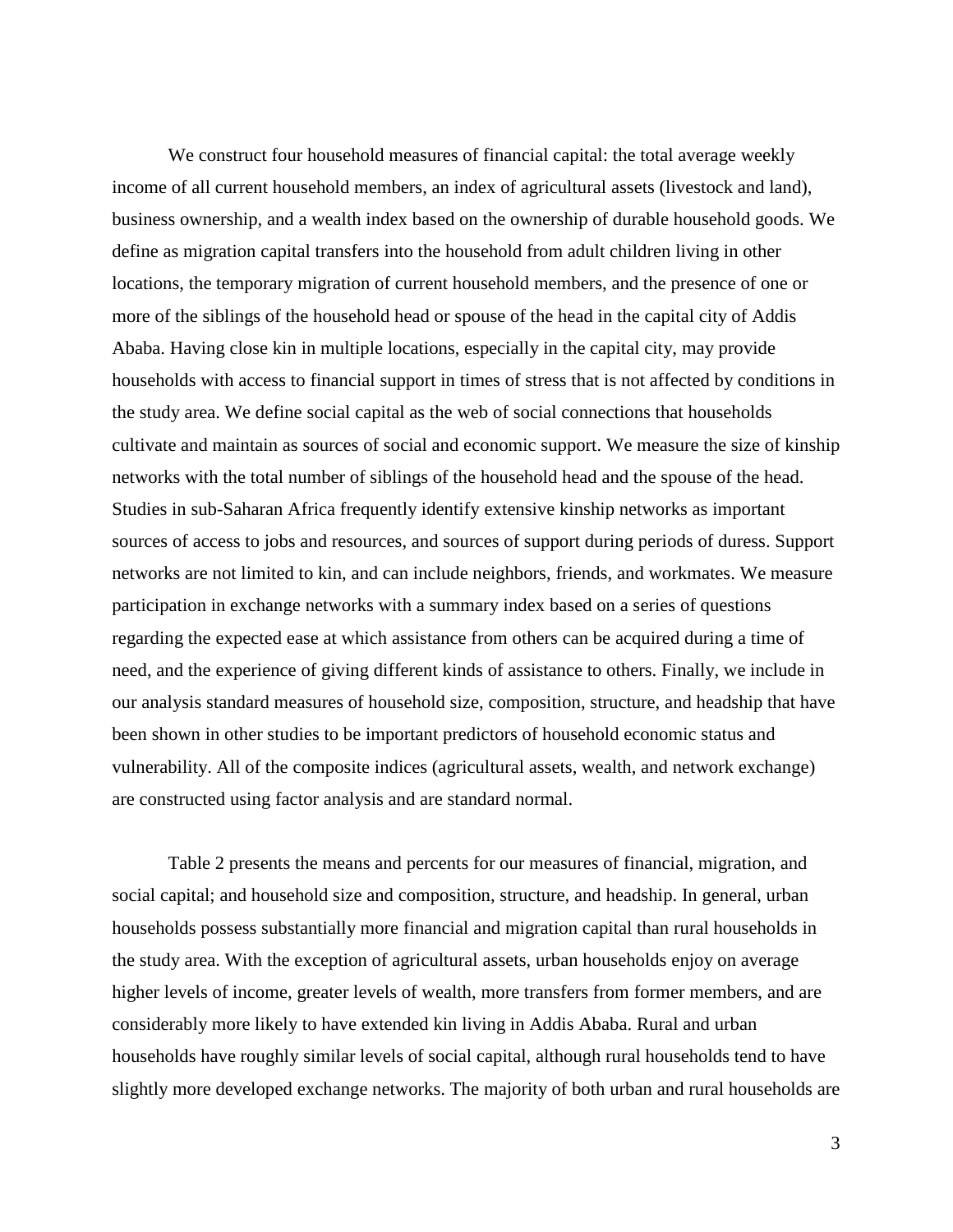simple one or two generation nuclear families, although multiple generation extended households and complex households with non-kin members are more common in urban areas, as are households headed by women.

Table 3 presents odds ratios from logistic regression models predicting food insecurity (any of the six conditions of food insecurity) and severe food insecurity (not eating enough) for the urban and rural samples. As expected, financial capital significantly reduces the risk of food insecurity in both urban and rural areas, especially the risk of severe food insecurity. On the other hand, the results for migration capital are mixed. Transfers from former household members have no effect on food insecurity among urban households, but significantly reduce the risk of severe food insecurity. Among rural households, the protective effect of transfers is only marginally significant in the case of food insecurity, and is not significant in the case of severe food insecurity. Similarly, having siblings in the capital city of Addis Ababa reduces the risk of food insecurity and severe food insecurity among urban households, but has no effect for rural households. Both the mean size of transfers and the prevalence of siblings in Addis Ababa are too low in rural areas to have much of an effect on the risk of food insecurity.

Contrary to expectations, having temporary migrants in the household is associated with substantially and significantly higher risks of food insecurity and severe food insecurity in both urban and rural households. Because the survey measured temporary migration in the last twelve months and food insecurity in the last three months we cannot determine the sequence of trip departures and the onset of food insecurity. Nevertheless, we suspect that temporary migration in the study area, which generally involves coffee picking and other rural wage labor, is often a response to food insecurity, and it is way to reduce the demand on limited food stocks.

The results for social capital are also mixed. Being from a large family with many siblings does not provide any advantage with respect to protection against food insecurity and in fact urban households with heads from large families are at a significantly higher risk of severe food insecurity. We suspect that the number of siblings in the family of origin may be measuring other attributes of the family of origin that are associated with greater subsequent poverty or economic vulnerability. However, the significance of this result is that having an extensive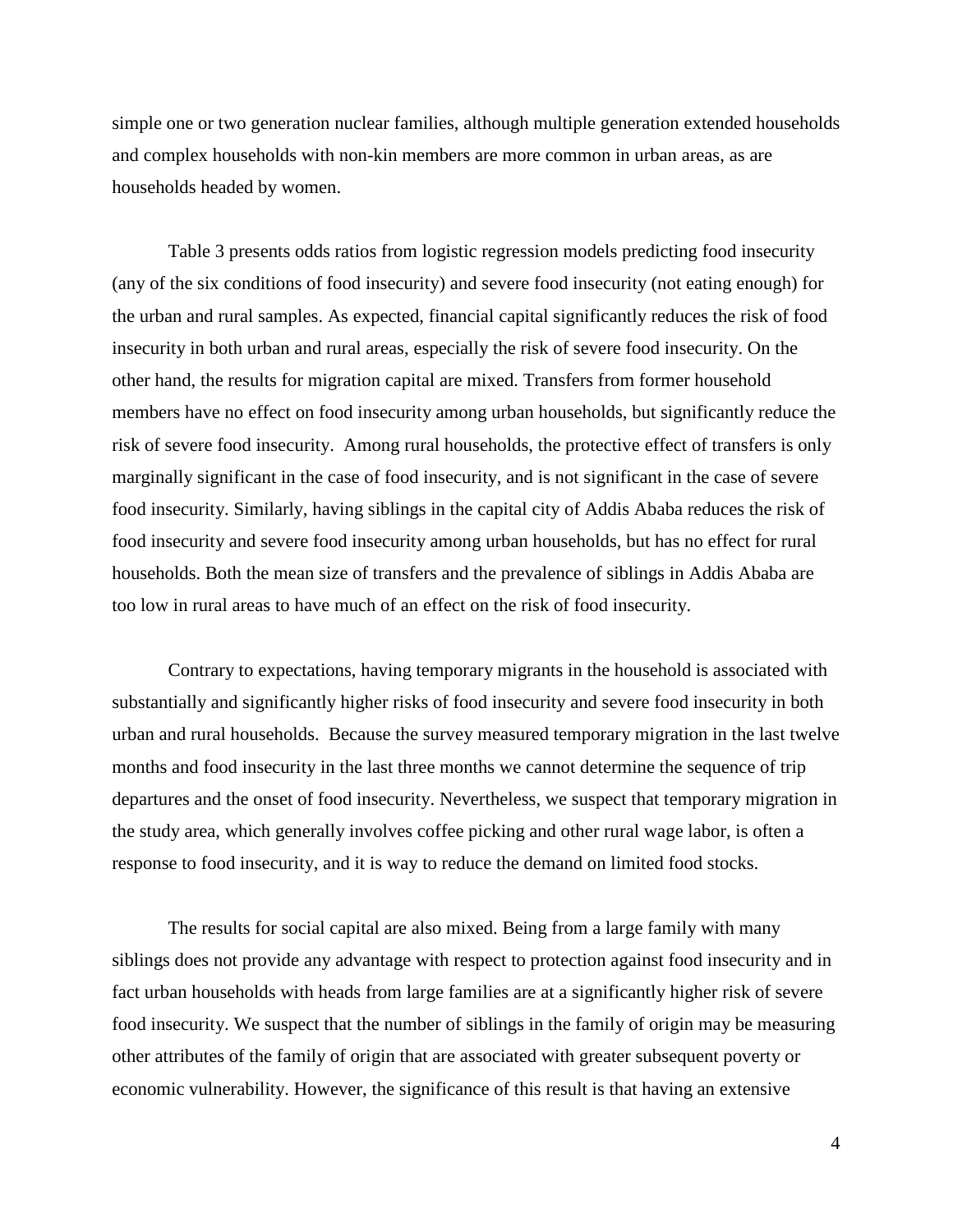family network per se does not appear to offer any protection against food insecurity. On the other hand, higher levels of participation and exchange in broader networks, that may include family members but are not restricted family members, is associated with a lower risk of food insecurity in urban and rural areas, but only a lower risk of severe food insecurity in urban areas. Because social networks tend to be relatively homogenous with respect to socio-economic status and geographically local, it is possible that the network connections of poorer rural households are of limited value in staving off severe food insecurity because network partners are also facing the same conditions.

As expected, having more dependents (children and elderly) in the household increases the risk of food insecurity. However, having more working age adults in the household is associated with a greater risk of food insecurity. More adults place greater demands on food resources, but do not provide sufficiently greater income in the context of severely limited income opportunities. Finally, the primary feature of household structure and headship that matters most in terms of the risk of food insecurity is the head's level of education. Households with more educated heads are at a significantly lower risk of food insecurity in both urban and rural areas, even after controlling for income and assets.

# **Implications**

One of the key findings of this preliminary analysis is that in the context of developing wage and food markets, large households and extensive family networks per se are not an asset and may even be a burden. Having family members in diverse locations that can provide income support in periods of local stress is more important than the number of family members for reducing the risk of food insecurity. Because the successful placement of family members in urban labor markets is closely connected to human capital, rural households are at a disadvantage compared to urban households. Urban households typically enjoy better access to education and to better paying jobs. In the study area slightly more than one-half of the urban households have siblings of the head or spouse of the head living in Addis Ababa compared to less than 4 percent of rural households. Urban households also on average received significantly more case and inkind transfers from former members. In spite of these important differences in the mean levels of migration and financial capital, the prevalence of food insecurity and severe food insecurity are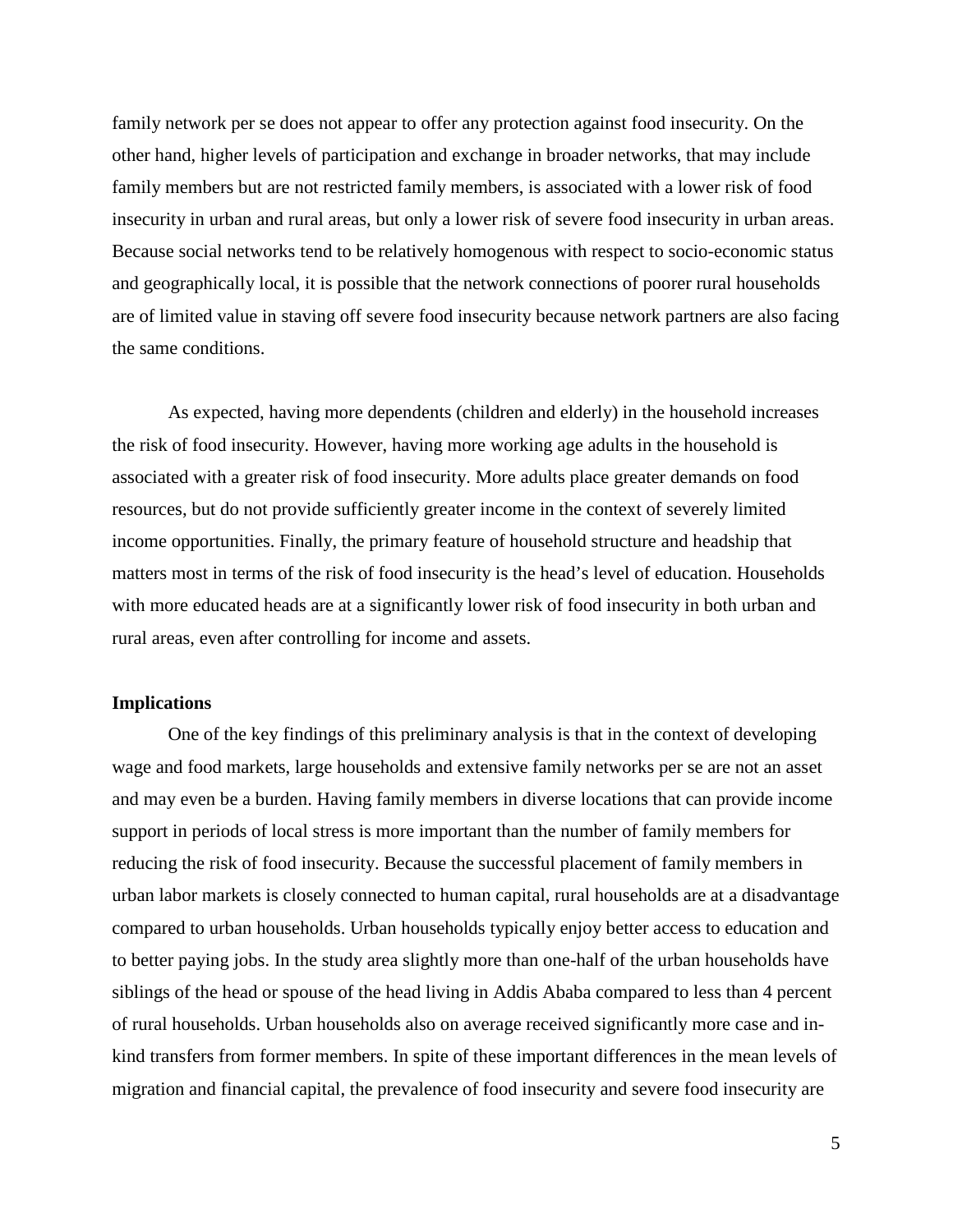roughly comparable in the urban and rural areas. The aggregate measures in urban areas mask substantial heterogeneity in socioeconomic characteristics in urban areas. Whereas the rural communities in the study population are relatively homogenous, the city and market towns have both relatively well-off households as well as households in extreme poverty. As urban labor markets continue to develop and the production and distribution of food becomes increasingly integrated into national and international markets in Ethiopia, households that are able to diversify their sources of income and social insurance across different locations will be more successful in protecting themselves against food insecurity than households that are rely heavily on local kinship and exchange networks.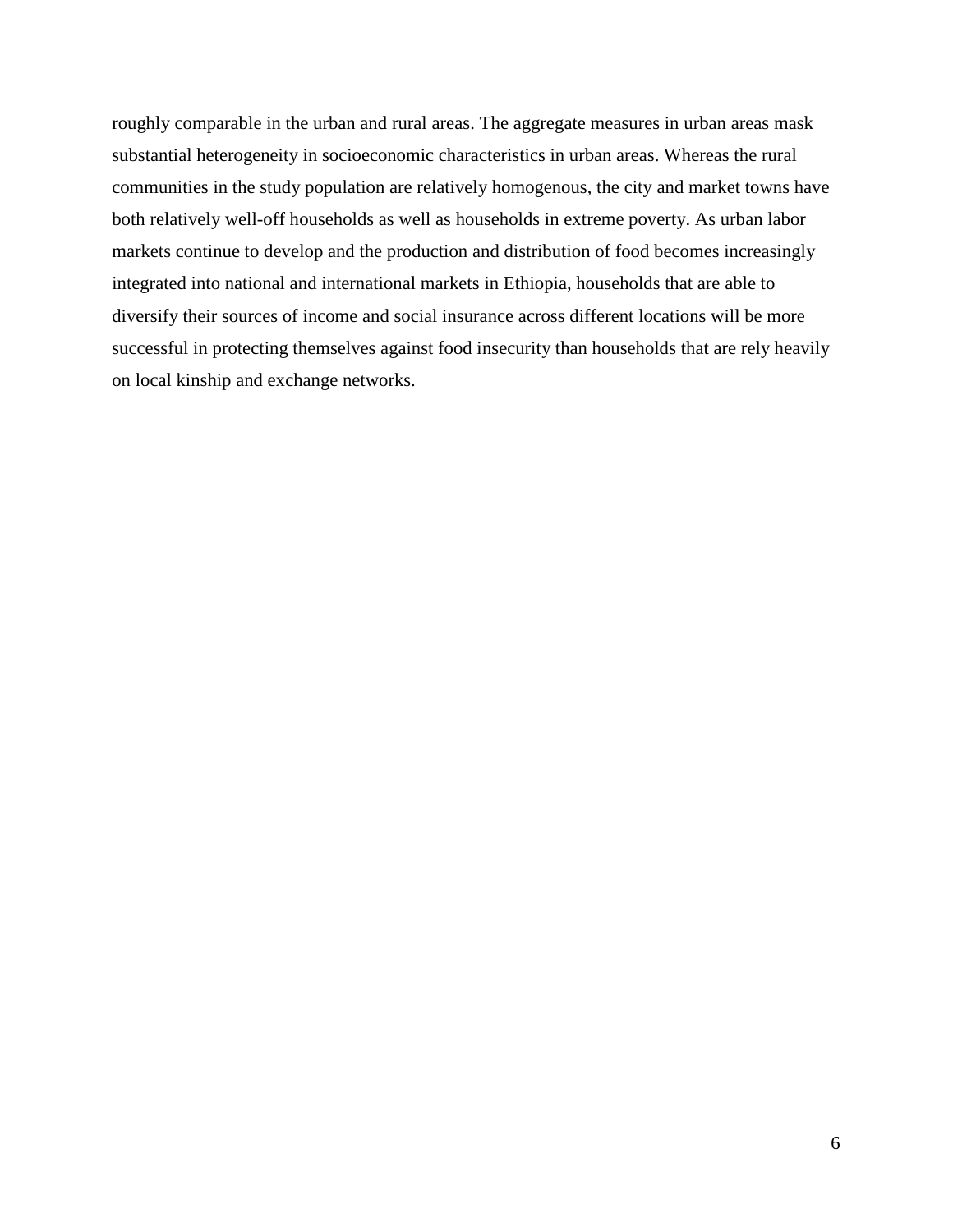| Percent reporting conditions of food insecurity          | Urban | Rural |
|----------------------------------------------------------|-------|-------|
| During the last 3 months:                                |       |       |
| 1. Worried about running out of food                     | 55.7  | 62.2  |
| 2. Ran out of food or money to buy food                  | 53.7  | 60.1  |
| 3. Reduced the variety of foods you fed to your children | 45.9  | 55.7  |
| 4. Children did not eat enough                           | 43.2  | 51.1  |
| 5. Adults in the household did not eat enough            | 29.1  | 23.5  |
| 6. You felt hungry, but did not eat                      | 31.9  | 30.6  |
|                                                          |       |       |
| Food insecure (one or more of conditions 1-6)            | 58.0  | 64.2  |
| Severe food insecurity (one or more of conditions 4-6)   | 49.1  | 53.9  |
| Total number of households                               | 2,459 |       |

Table 1. Household Food Insecurity, Southwest Ethiopia, 2005/06.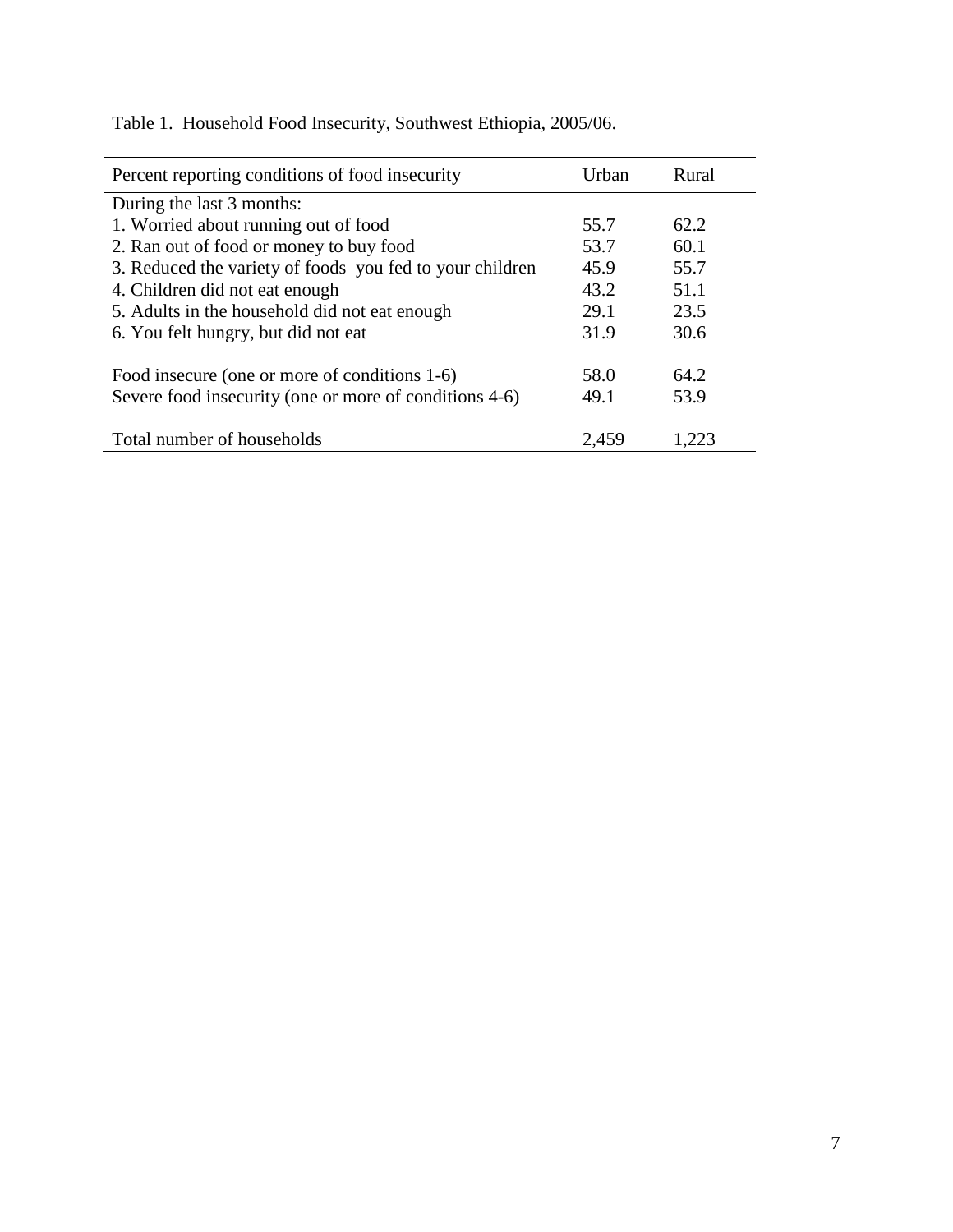|                                                       | Means/Percent |         |  |
|-------------------------------------------------------|---------------|---------|--|
|                                                       | Urban         | Rural   |  |
| <b>Financial capital</b>                              |               |         |  |
| Household average weekly income (Ethiopian birr)      | 143.18        | 31.80   |  |
| Agricultural assets index                             | $-0.52$       | 1.05    |  |
| <b>Business</b>                                       | 5.0%          | 0.2%    |  |
| Wealth index                                          | 0.45          | $-0.90$ |  |
| <b>Migration capital</b>                              |               |         |  |
| Transfers from former members (last 12 months - birr) | 213.49        | 32.30   |  |
| 1 temporary migrants (last 12 months)                 | 4.5%          | 0.7%    |  |
| 2+ temporary migrants (last 12 months)                | 0.9%          | 0.2%    |  |
| Head/spouse have siblings in Addis Ababa              | 55.8%         | 3.5%    |  |
| Social capital                                        |               |         |  |
| Total number of siblings of head/spouse               | 3.48          | 3.30    |  |
| Network exchange index                                | $-0.10$       | 0.20    |  |
| Household size and composition                        |               |         |  |
| Children (age 0-14)                                   | 1.60          | 2.65    |  |
| Working age adults (15-59)                            | 2.97          | 2.88    |  |
| Elderly $(60+)$                                       | 0.30          | 0.33    |  |
| <b>Household structure</b>                            |               |         |  |
| Simple (nuclear)                                      | 67.4%         | 81.7%   |  |
| Extended                                              | 11.7%         | 8.8%    |  |
| Complex                                               | 20.9%         | 9.5%    |  |
| <b>Household headship</b>                             |               |         |  |
| Female head                                           | 25.5%         | 6.2%    |  |
| Head's age                                            | 47.08         | 46.90   |  |
| Head's years of schooling                             | 5.70          | 1.63    |  |
| Total number of households                            | 2,468         | 1,223   |  |

Table 2. Household Resources and Structure, Southwest Ethiopia, 2005/06.